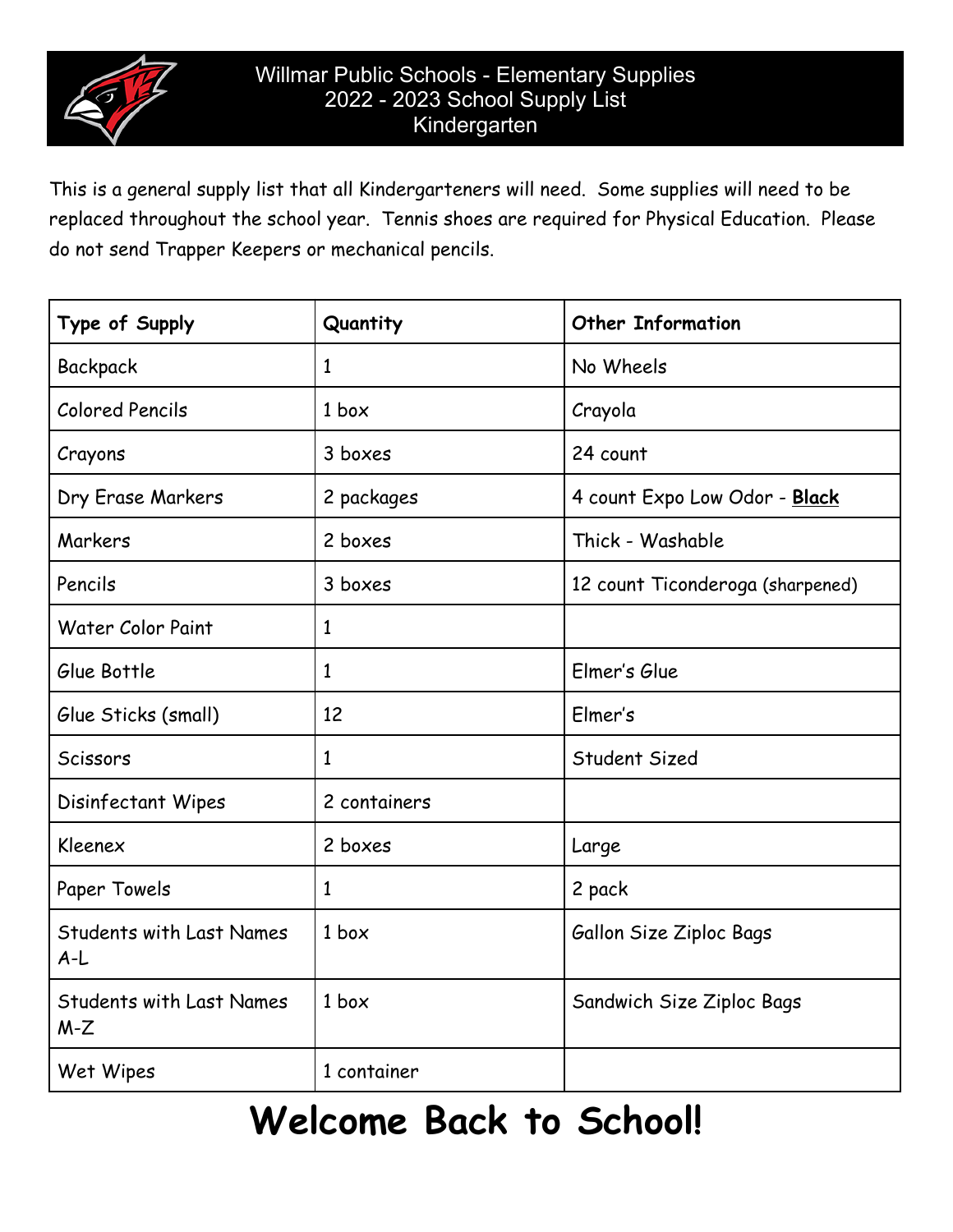

This is a general supply list that all First graders will need. Some supplies will need to be replaced throughout the school year. Tennis shoes are required for Physical Education. Please do not send Trapper Keepers or mechanical pencils.

| Type of Supply     | Quantity         | <b>Other Information</b>                     |
|--------------------|------------------|----------------------------------------------|
| Backpack           | 1                | No Wheels                                    |
| Crayons            | 2 boxes          | 24 count Crayola                             |
| Pencils            | 1                | 24 pack Yellow #2 Ticonderoga<br>(sharpened) |
| Erasers            | $\overline{2}$   | Large pink erasers                           |
| Two Pocket Folders | $\overline{3}$   | Plastic - not side loading                   |
| Glue Bottle        | 1                | 4 oz. Elmer's Glue (not school glue)         |
| Glue Sticks        | 6                |                                              |
| Scissors           | $\mathbf{1}$     | <b>Fiskars Child Scissors</b>                |
| Pencil Box         | $\mathbf{1}$     | 6x9 Plastic Pencil Box (no zippers)          |
| Dry Erase Markers  | 18               | Expo Low Odor - Black                        |
| Spiral Notebook    | $\mathbf{1}$     | Wide-Lined, 70 count                         |
| Markers            | 1 <sub>box</sub> | 10 count Classic Colors - Wide &<br>Washable |
| Disinfectant Wipes | 2 containers     |                                              |
| Kleenex            | 2 boxes          | <b>Family Size</b>                           |
| Ziplock Bags       | 1 <sub>box</sub> | Girls: Gallon size Boys: Sandwich<br>size    |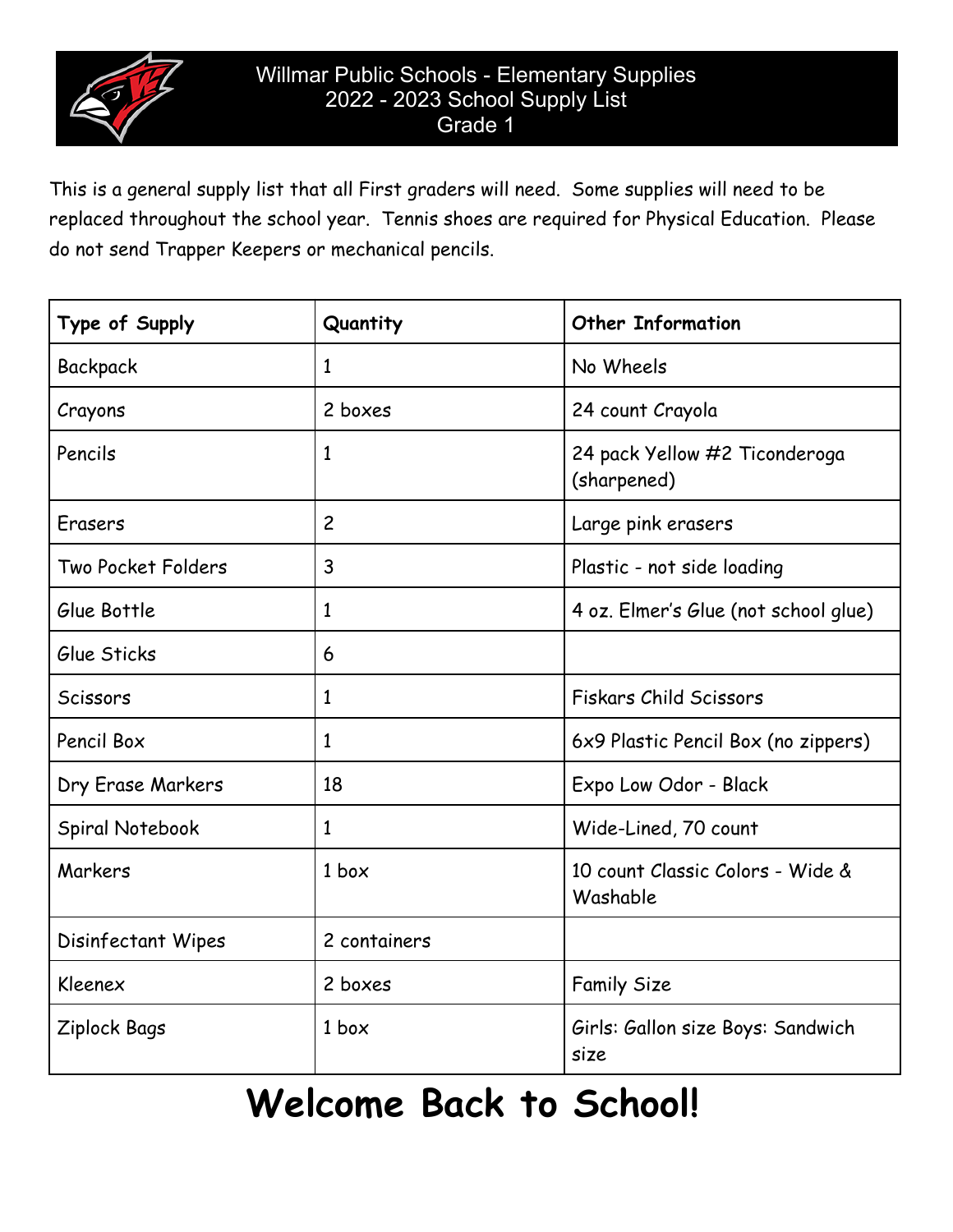

This is a general supply list that all Second graders will need. Some supplies will need to be replaced throughout the school year. Tennis shoes are required for Physical Education. Please do not send Trapper Keepers or mechanical pencils.

| Type of Supply              | Quantity         | <b>Other Information</b>                     |
|-----------------------------|------------------|----------------------------------------------|
| Backpack                    | $\mathbf{1}$     | No Wheels                                    |
| Crayons                     | 2 boxes          | 24 count Crayola                             |
| Pencils                     | $\mathbf{1}$     | 24 pack Yellow #2 Ticonderoga<br>(sharpened) |
| Erasers                     | $\overline{c}$   | Large pink erasers                           |
| Glue Bottle                 | $\mathbf{1}$     | 4 oz. Elmer's Glue                           |
| Glue Sticks                 | 6                |                                              |
| Pencil Box                  | $\mathbf{1}$     | No larger than 6x9                           |
| Dry Erase Markers           | 8                | Expo Low Odor - Black                        |
| Kleenex                     | $\overline{c}$   | Large Boxes                                  |
| Scissors                    | $\mathbf{1}$     | Fiskars Kid's Pointed                        |
| Pocket Folders              | $\overline{c}$   | <b>Plain Folders</b>                         |
| Notebooks                   | $\overline{c}$   | Spiral Bound - Wide Rule                     |
| <b>Sticky Notes</b>         | 1 pack           |                                              |
| Disinfecting Wipes          | 2 packages       |                                              |
| <b>Composition Notebook</b> | $\mathbf{1}$     |                                              |
| Gallon Size Bags            | 1 <sub>box</sub> |                                              |
| Markers                     | $\mathbf{1}$     |                                              |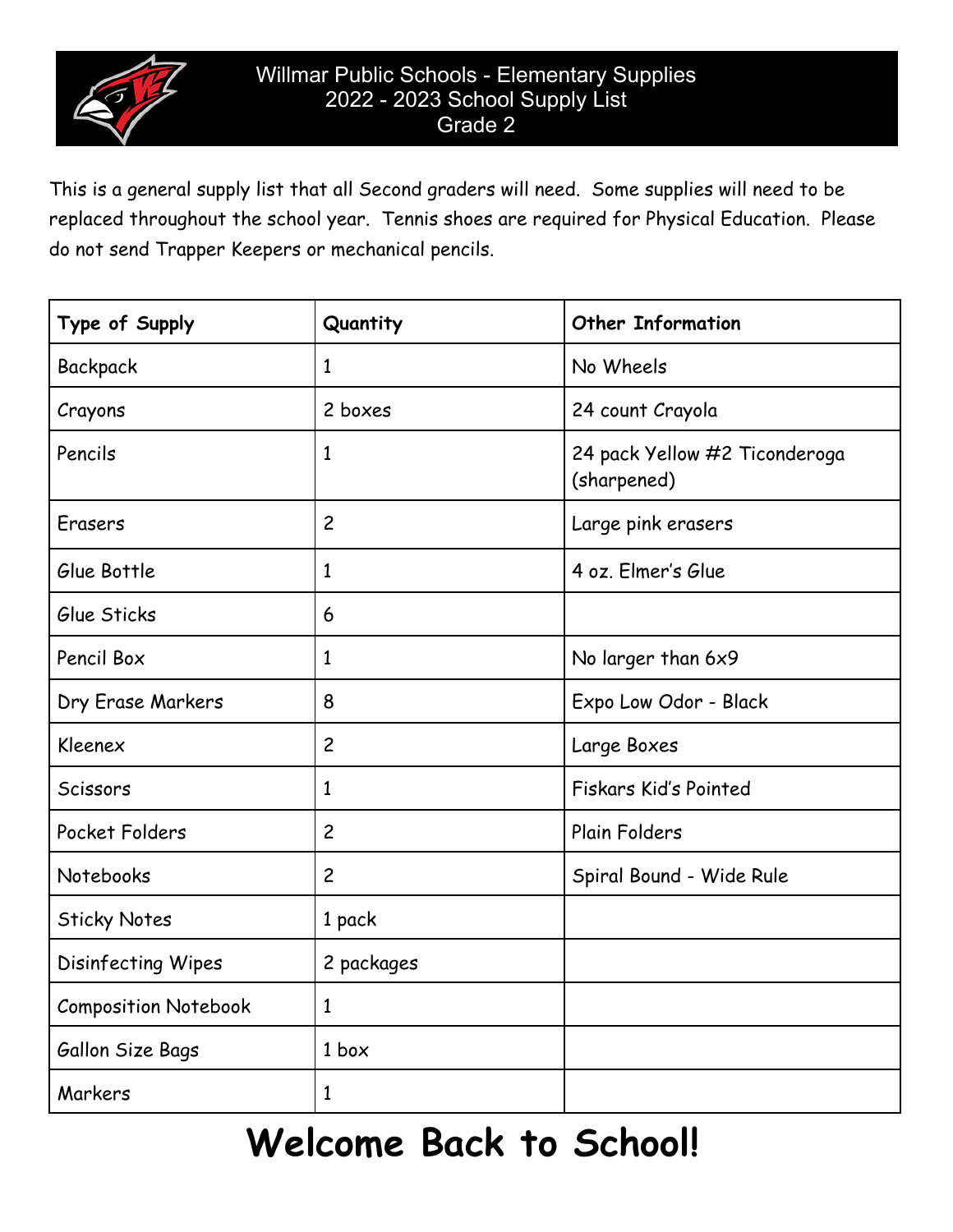

This is a general supply list that all Third graders will need. Some supplies will need to be replaced throughout the school year. Tennis shoes are required for Physical Education. Please do not send Trapper Keepers or mechanical pencils.

| Type of Supply          | Quantity         | <b>Other Information</b>  |
|-------------------------|------------------|---------------------------|
| Backpack                | 1                | No Wheels                 |
| Crayons                 | 1 <sub>box</sub> | 24 count                  |
| Pencils                 | 1                | 24 pack count (sharpened) |
| Dry Erase Markers       | 8                | Low Odor                  |
| <b>Colored Pencils</b>  | 1 <sub>box</sub> |                           |
| Markers                 | 1 <sub>box</sub> | Wide - Washable           |
| Notebooks               | $\mathbf{3}$     | Wide - Lined 70 count     |
| <b>Composition Book</b> | $\mathbf{1}$     |                           |
| Erasers                 | 1 or more        | Large                     |
| Scissors                | $\mathbf{1}$     | Child Fiskars             |
| Pencil Box or Pouch     | 1                |                           |
| Pocket Folders          | $\mathsf{3}$     |                           |
| Kleenex                 | $\overline{2}$   |                           |
| Ziploc Bags             | 1 <sub>box</sub> | Gallon or Quart Size      |
| Paper Towel             | 1 roll           |                           |
| Glue Bottle             | $\mathbf{1}$     |                           |
| Glue Sticks             | 5                |                           |
| Disinfecting Wipes      | 2 containers     |                           |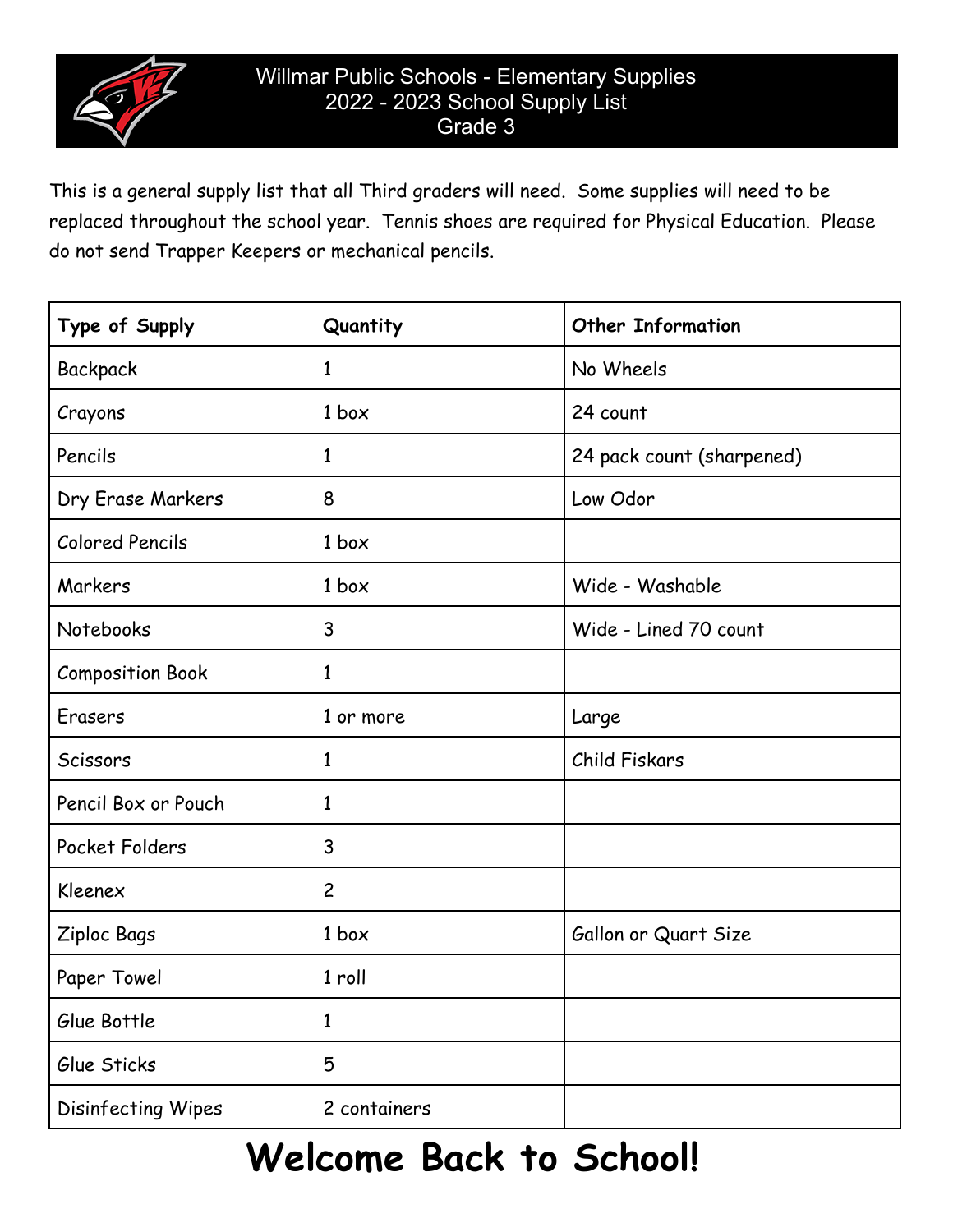

This is a general supply list that all Fourth graders will need. Some supplies will need to be replaced throughout the school year. Tennis shoes are required for Physical Education. Please do not send Trapper Keepers or mechanical pencils.

| Type of Supply         | Quantity         | <b>Other Information</b>     |
|------------------------|------------------|------------------------------|
| Backpack               | 1                | No Wheels                    |
| Pencils                | 3 packages       | 12 count sharpened           |
| Dry Erase Markers      | 12               | Expo Low Odor - Black        |
| Highlighters           | $\overline{c}$   | Yellow                       |
| Notebooks              | $\overline{4}$   | 3 - spiral & 1 - composition |
| Scissors               | 1                | Pointed - Fiskars            |
| Pencil Box/Pouch       | 1                | Regular Size                 |
| Kleenex                | $\overline{c}$   | Large Boxes                  |
| Post-it Notes          | 1                |                              |
| Markers                | 1 <sub>box</sub> | Crayola                      |
| <b>Colored Pencils</b> | 1 <sub>box</sub> | 24 pack                      |
| Pocket Folder          | 4                | 3 hole punch                 |
| Sharpie Marker         | $\overline{c}$   | Thin Permanent               |
| Disinfecting Wipes     | 1 container      | large                        |
| Glue Bottle            | 1                |                              |
| Glue Sticks            | $\overline{c}$   |                              |
| Pencil Sharpener       | 1                |                              |
| Erasers                | 1                | Large                        |